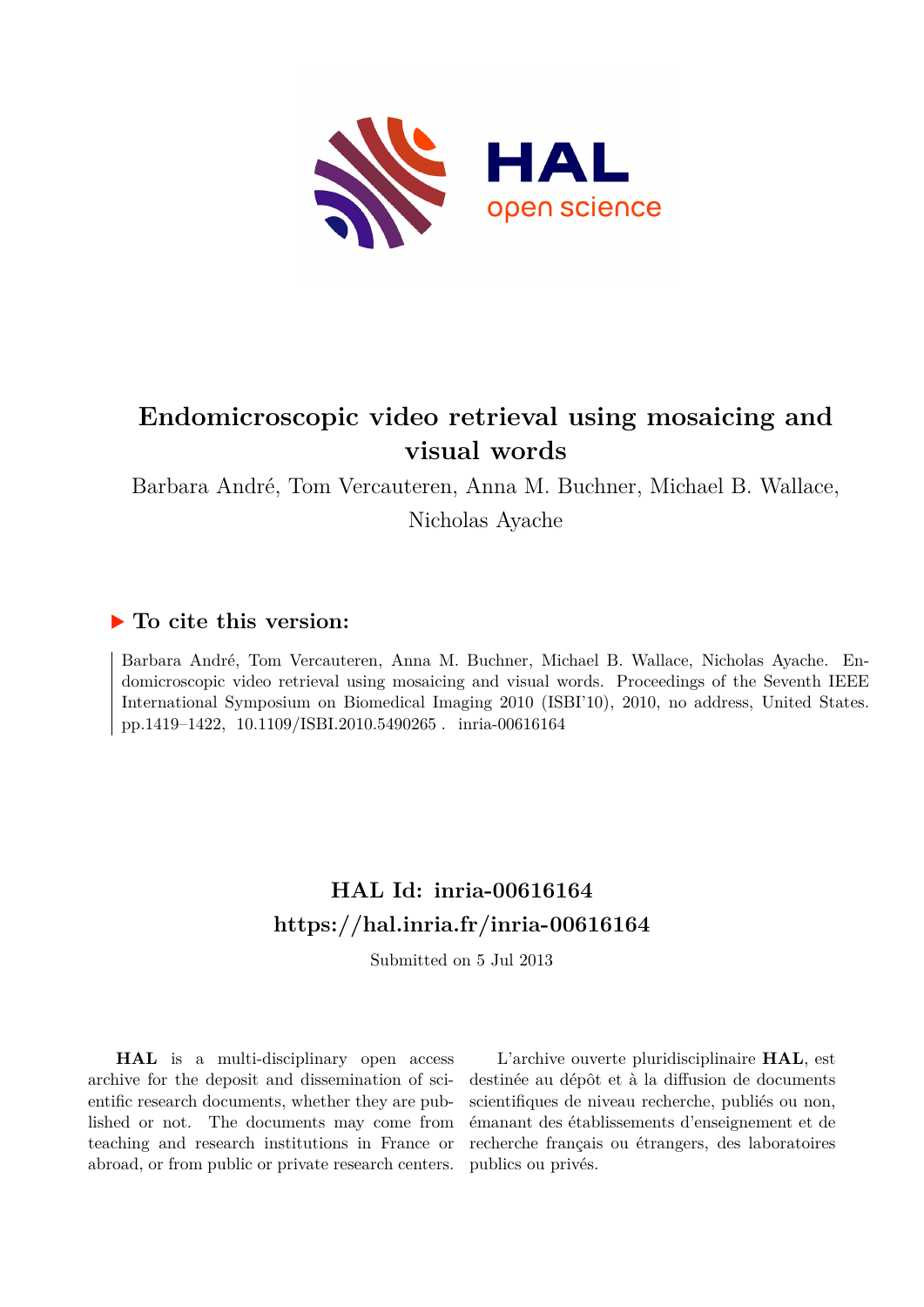# ENDOMICROSCOPIC VIDEO RETRIEVAL USING MOSAICING AND VISUAL WORDS

*B. André1,2, T. Vercauteren<sup>1</sup> , A. M. Buchner<sup>3</sup> , M. B. Wallace<sup>4</sup> , N. Ayache<sup>2</sup>*

(1) Mauna Kea Technologies (MKT), Paris (2) Asclepios Project-Team, INRIA Sophia-Antipolis (3) Hospital of the University of Pennsylvania, Philadelphia (4) Mayo Clinic, Jacksonville, Florida

## ABSTRACT

In vivo pathology from endomicroscopy videos can be a challenge for many physicians. To ease this task, we propose a content-based video retrieval method providing, given a query video, relevant similar videos from an expert-annotated database. Our main contribution consists in revisiting the Bag of Visual Words method by weighting the contributions of the dense local regions according to the registration results of mosaicing. We perform a leave-one-patient-out k-nearest neighbors classification and show a significantly better accuracy (e.g. around 94% for 9 neighbors) when compared to using the video images independently. Less neighbors are needed to classify the queries and our signature summation technique reduces retrieval runtime.

*Index Terms*— Endomicroscopy, Bag of Visual Words (BVW), Leave-One-Patient-Out (LOPO), Mosaicing

#### 1. INTRODUCTION AND CLINICAL CONTEXT

Probe-based confocal laser endomicroscopy (pCLE) enables dynamic imaging of tissue *in vivo*, at microscopic level with a miniprobe, and in real time during ongoing endoscopy. The still evolving semantic of the acquired pCLE videos remains complex for the physicians, for instance to differentiate benign and neoplastic (i.e. pathological) tissues of colonic polyps. Indeed, in these image sequences, there is a large variability of the appearance of polyp tissues having a given pathology. Besides, a video of a neoplastic polyp in the colon may also contain benign tissue. Expert physicians pointed out that the field-of-view (FOV) of single still images may not be large enough to make a robust diagnosis. The temporal dimension of videos is thus needed by the endoscopist to relate each image to its spatial context for the interpretation of partially visible macroscopic features. To aid the endoscopist in establishing a diagnosis, we propose to provide several videos that have a similar appearance to the video of interest but that have been previously annotated by expert physicians with a textual diagnosis, and potentially validated against ground truth information such as a real biopsy. In [1], we presented a content-based image retrieval (CBIR) method and successfully applied it for a pCLE database of colonic polyps. For the images of this database, we obtained better classification results than those reached by the state-of-the-art methods reviewed by [2]. In this study, the same database has been enriched. We now aim at retrieving videos and not isolated images, by revisiting the Bag of Visual Words (BVW) method explained in Section 2 and by analyzing the impact of including spatial overlap between time-related images. Our content-based video retrieval (CBVR) contributions are presented in Section 2. We first exploit the registration results of the mosaicing technique of [3] to weight the contribution of each image region to its visual word, according to the overlap of this region with the other regions densely distributed in the images. Then, we compute the video signature with a signature summation technique. This reduces both retrieval runtime and training memory. To quantify the relevance of video retrieval, we perform a k-nearest neighbors (k-NN) classification with leave-one-patient-out (LOPO) cross-validation and compare our method with other methods. In Section 4, the classification results show that our approach achieves a better accuracy on the video database. Using video data improves the results in a statistically significant manner when compared to using the images independently. Moreover, fewer nearest neighbors are necessary to classify the query at a given accuracy, which is clinically relevant for the endoscopist, who will typically examine a reasonably small number of videos.

### 2. VISUAL WORDS FOR IMAGE RETRIEVAL

Let us first focus on the BVW method presented in [1] to retrieve images. As the probe is translating and rotating along the tissue surface, we aim at describing pCLE images in an invariant manner with respect to translation and rotation. As the rate of fluorescein which is administrated before imaging procedure is decreasing through time, we want this description to be also invariant by any affine transformation of intensity. To this purpose, the standard BVW [2] method appeared to be the most appropriate since it extracts a local image description invariant with respect to illumination changes and some viewpoint changes, e.g., translations, rotations and scaling.

The BVW retrieval process can be decomposed into four steps: region detection, description, clustering and similarity measuring. In pCLE images, discriminative information is densely distributed over their entire field. To extract all the information, we decided to apply a dense detector made of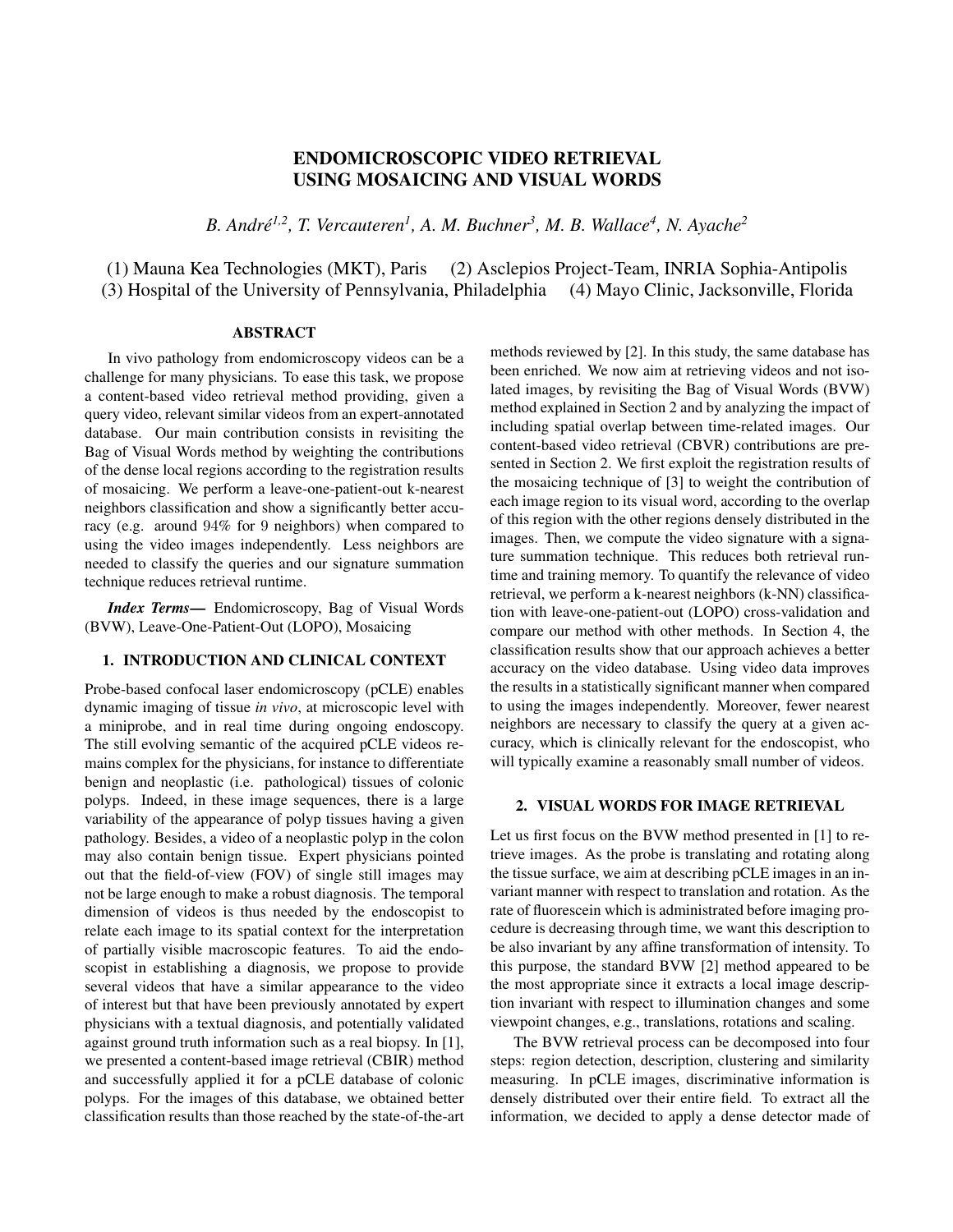overlapping disks. These disk regions are localized on a dense regular grid. At the description step, the SIFT [4] descriptor computes, for each salient region, its gradient histogram vector, the gradient orientations being normalized with respect to the principal orientation of the salient region. Note that with the dense detection, the SIFT vectors are scale-dependent so the image description is not invariant by scaling. In fact, this is beneficial for our application because in colonic polyps, mesoscopic crypts and microscopic goblet cells both have a rounded shape, but are different objects characterized by their different size. To reduce the dimension of the description space, a standard K-Means clustering step builds  $K$  clusters, i.e. K visual words, from the union of the description vector sets gathered across all the images of the training database. Each description vector counts for one visual word, and an image is represented by a signature of size  $K$  which is its histogram of visual words, normalized by the number of its local regions. Given these image signatures, the distance between two images is typically defined as the  $\chi^2$  distance between their signature and the most similar training images to the image of interest are the closest ones.

### 3. CONTRIBUTIONS FOR VIDEO RETRIEVAL

On a still pCLE image, some discriminative patterns, e.g. an elongated crypt, may be too partially visible to characterize the pathology. Indeed, in CBIR results, we often observe still images with a very similar appearance but attached to contradictory diagnoses. For this reason, we investigated CBVR methods to retrieve similar videos instead of single images.

To address this problem, the temporal dimension of pCLE videos needs to be exploited, by including in the retrieval process the possible spatial overlap between the images from the same video sequence. In our pCLE video database, the dynamic motion within the tissue can be neglected when compared to the global motion of the probe sliding along the tissue surface. Successive images from the same video are only related by viewpoint changes, our approach can thus take advantage of the mosaicing technique of [3] to project the temporal dimension of a video sequence onto one mosaic image with a larger FOV and of higher resolution. For an efficient video retrieval, our objective is to build a single signature for each video. Indeed, having one short signature per video not only enables a reasonable memory space to store training data, but also considerably reduces the retrieval run-time.

In a first attempt, to take advantage of the super-resolution which may be present in the fused mosaic image after nonrigid registration, we considered the mosaic images as objects of interest for the retrieval. All videos of the database were splitted into stable sub-sequences identified by expert physicians. We built mosaics on these sub-sequences and applied the dense BVW method directly on the mosaic images, see the colored visual words in the middle of Fig. 1 for an illustration. Although this method provided us quite satisfying retrieval results, it takes a long runtime for the non-rigid reg-



Fig. 1: From left to right: Neoplastic pCLE mosaic obtained with non-rigid registration; Colored visual words mapped to the disk regions of the mosaic image; Overlap rates of the local regions in the mosaic space, according the translation results of mosaicing.

istration of the mosaicing process. For this reason, our second attempt investigated a more efficient method which could only use the coarse registration results of mosaicing, i.e. the translation results, computed in real time.

To this purpose, we first compute independently the signatures of all the images belonging to the database of video subsequences. Then, for each sub-sequence, we use the translation results of mosaicing to build a map of the overlap rates of all local regions belonging to the images of the sequence, see Fig. 1 on the right for an illustration. To define the signature  $H$  of a video sub-sequence  $S$ , we propose to take, for each image I of the sequence, the overlap rate  $\rho$  of each region  $r$  in the image and to weight the contribution of  $r$  to the frequency of its visual word  $w(r)$  by  $\frac{1}{\rho}$ . The visual word histogram of the video sub-sequence is given by :  $H_S(w) =$  $\frac{1}{Z} \sum_{I \in S} \sum_{r \in I}$  $\delta(w(r),w)$  $\frac{\partial \overline{\langle r, r \rangle}}{\partial \rho(r)}$ , where  $\delta$  is the Kronecker notation and  $Z$  is the normalization factor. Thus, with our method called "Bag of Overlap-Weighted Visual Words" (BOWVW), we are now able to describe and retrieve stable sub-sequences of pCLE videos with a method similar to the one described in Section 2. We also define a signature for a video by considering the normalized sum of the signatures of its constitutive sub-sequences. Thanks to the BOWVW method and this histogram summation technique, the size of a video signature remains equal to the number of visual words, which reduces both retrieval runtime and training memory.

#### 4. RESULTS AND DISCUSSION

At the Mayo Clinic in Jacksonville, the Cellvizio® system was used to image colonic polyps during surveillance colonoscopies in 68 patients. For each patient were performed one or more acquisitions of pCLE videos, one video corresponding to one particular polyp of the patient. In each of these videos, stable sub-sequences were identified by clinical experts to attach a diagnosis to the video : they differentiate pathological patterns from benign ones, according to the presence or not of neoplastic tissue which is characterized by some irregularities in the cellular and vascular architectures. The resulting database is composed of 121 videos (36 benign, 85 neoplas-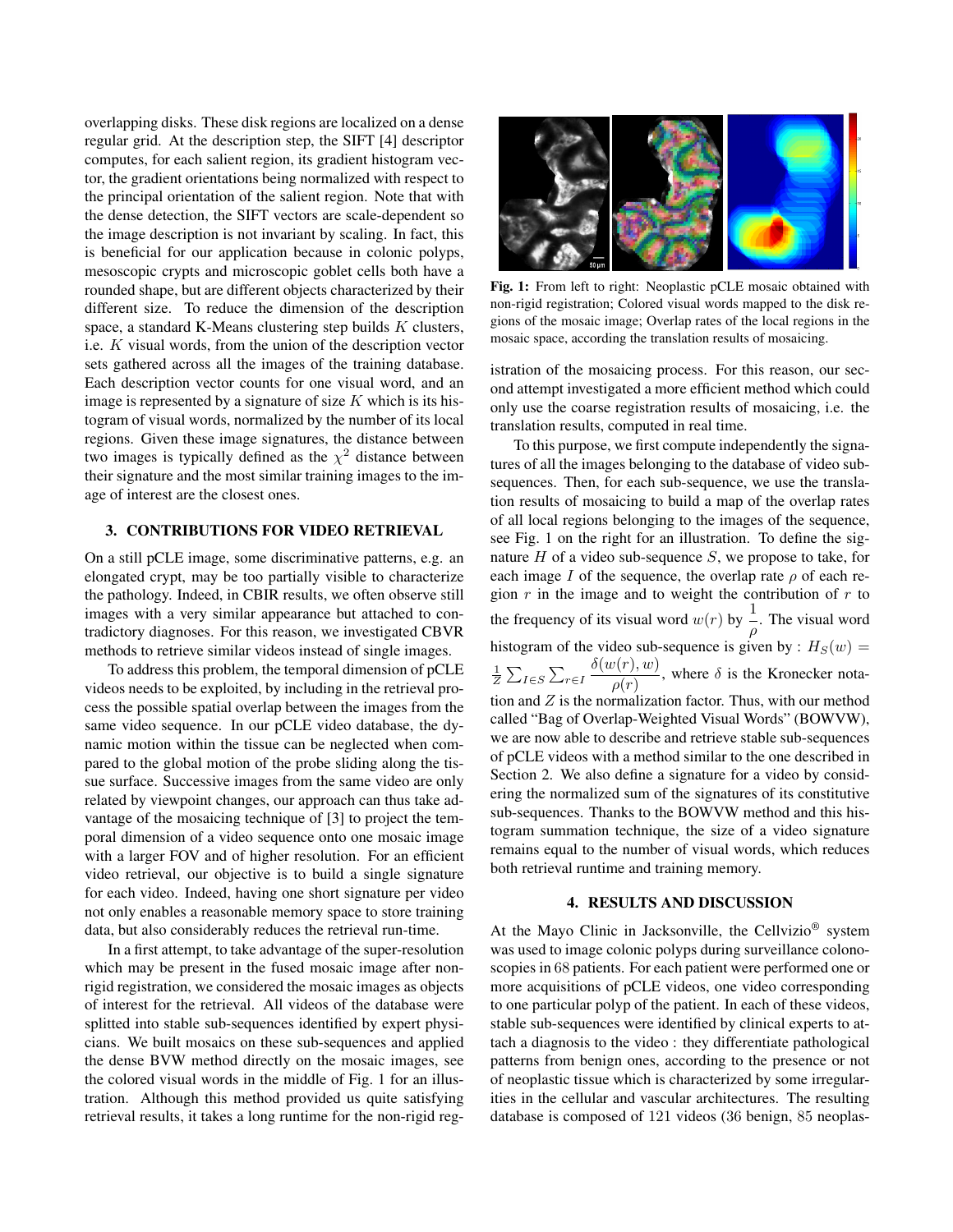

Fig. 2: Two rows of similar pCLE video sub-sequences, represented as mosaics and retrieved with the LOPO Weighted-ImOfMos method. B. indicates Benign and N. Neoplastic. From left to right on each row: the queried video sub-sequence, and its first, second, third and fourth most similar video sub-sequences, along with their similarity distance D.



Fig. 3: From left to right : LOPO classification of pCLE video sub-sequences with  $\theta = 0$ ; LOPO classification of pCLE videos with  $\theta = 0$ ; ROC curves with  $\theta \in [-1, 1]$  and  $\theta_{BF} \in [1.0, 1.1]$ , for the LOPO classification of pCLE video sub-sequences by the methods.

tic) and 499 video sub-sequences (231 benign, 268 neoplastic), leading to 4449 endomicroscopic images with a FOV of 240  $\mu$ m (2292 benign, 2157 neoplastic). For all the videos of the database, the pCLE diagnosis, either benign or neoplastic, is the same as the "gold standard" established by a pathologist after histological review.

On this database, we tested several methods to retrieve image sequences. All these methods share the same BVW methodology for the image description part, with the following parameters : we considered disk regions of radius 60 pixels to cover groups of cells; we then chose 20 pixels of grid spacing to get a reasonable overlap between adjacent regions and to be nearly invariant by translation; among the values found in the literature, we took  $K = 100$  visual words, which yields satisfying retrieval results. Note that the number of visual words could be reduced or their frequency could be weighted by their discriminative power w.r.t. the two classes, benign and neoplastic. However, in this study we merely aim at analyzing the impact, on the retrieval performance, of weighting the visual word frequencies. Retrieval results of our BOWVW method applied on pCLE sub-sequences can be qualitatively appreciated in Fig. 2 for a benign query and a neoplastic query. In fact, it is very difficult to have a groundtruth for content-based data retrieval. This is the reason why we chose classification as a means to quantify the relevance of the similarity results, by considering two classes, the benign class and the neoplastic class. This will also allow us to compare the performance of several retrieval methods. More precisely, we used a nearest neighbors classification procedure that weights the votes of the k-nearest neighbors by the inverse of their  $\chi^2$  distance to the signature of the queried image. Thus the closest images are the most determinant. To ensure an unbiased classification, we performed a leave-onepatient-out (LOPO) cross-validation : all videos from a given patient are excluded from the training set before the training in order to be tested as queries of our retrieval and classification methods.

For the classification of video sub-sequences, we call : "Weighted-ImOfMos" the method using the BOWVW technique; "ImOfMos" the same method without overlap weight